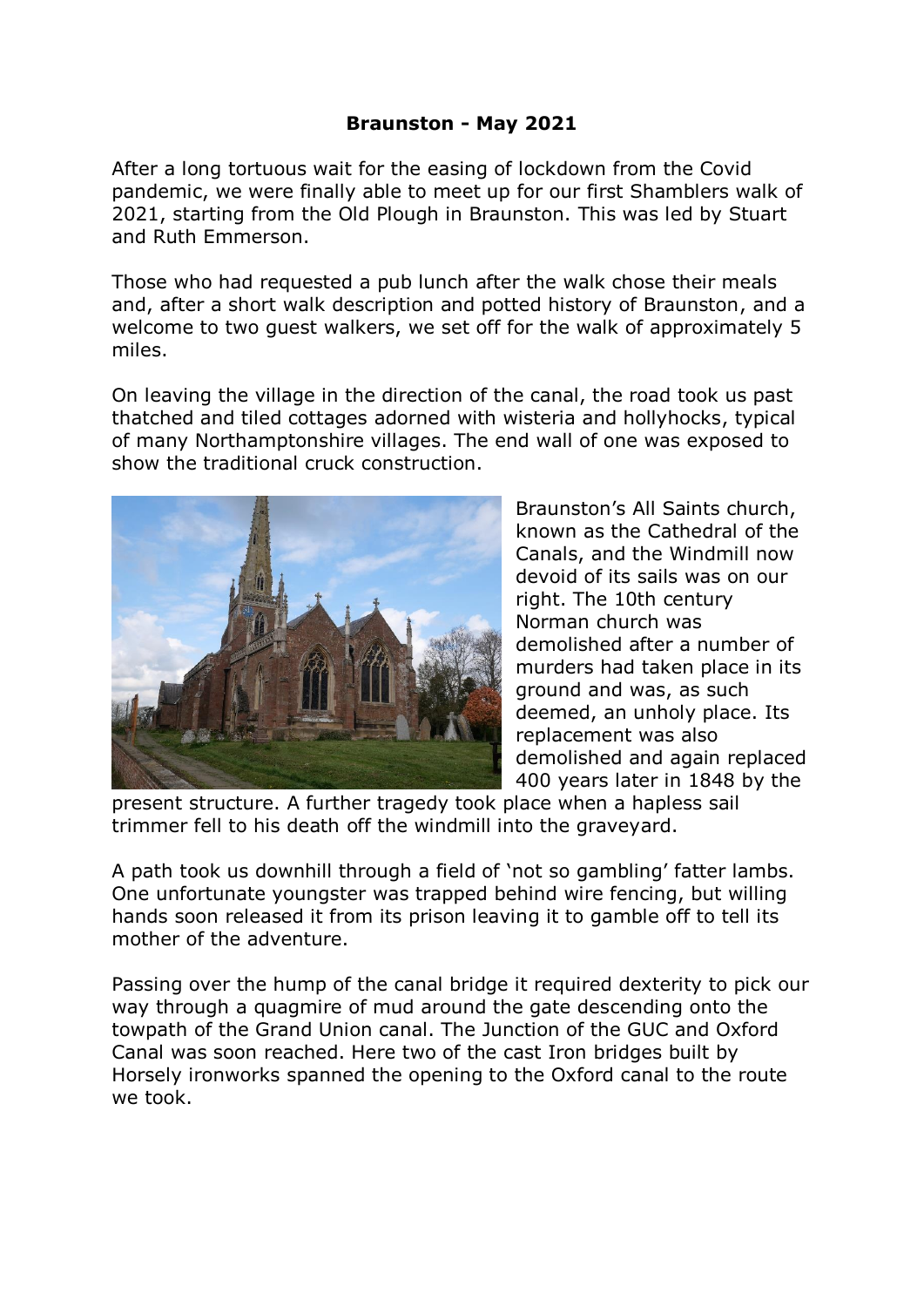

The banks of the Oxford canal in this early stretch, supports a varied community of boats. Some live aboard with their rooftops timber stores and pots of herbs, others, gleaming in expensive painted livery. The eye can but catch the names written on the cabin sides and wonder as to what inspired them. The canal Trust had been out in force maintaining overhanging trees evident from

the number of sawn off stumps pointing skyward.

The well-manicured towpath now meandered through wooded copses and open fields until the bridge taking the track from Sawbridge to Nethercote was reached. After resting here for a break and a group photo we followed the farm track over the canal and up a steady climb to the quiet village of Nethercote.



The road, now of a metalled surface, twisted and turned through open fields to the outskirts of the medieval village of Wolfhampcote. The panoramic view spread out to the far distant horizon where the spire of Braunston church stood clearly against gathering storm clouds a marker for our return. The solitary church in the hamlet of Wolfhampcote only comes to life on Christmas Eve when it becomes the centre for a candle lit service.